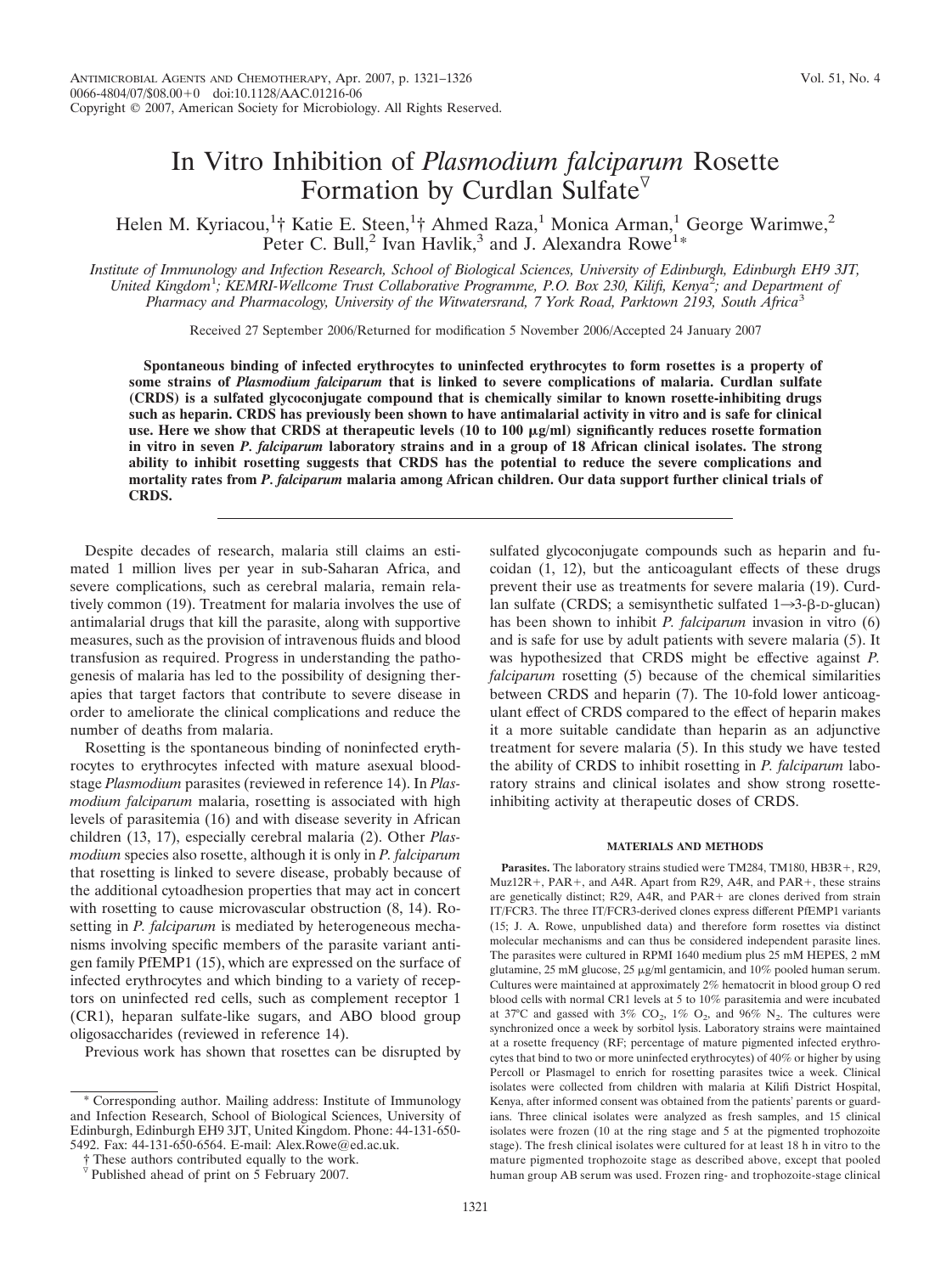isolates were cryopreserved in glycerolyte and were stored in liquid nitrogen before they were thawed for either immediate use (frozen trophozoites) or culture to the mature pigmented trophozoite stage (frozen rings). Cryopreservation of mature trophozoites does not affect the surface antigens of the trophozoite-infected erythrocytes (9), and an isolate's RF does not change significantly prefreezing and postthawing, as long as the sample is mixed thoroughly postthawing (data not shown). A summary of the clinical isolates used and their baseline RFs is as follows (Fzt, frozen trophozoites; Fzr, frozen rings; Fsh, fresh peripheral blood sample): 6394Fzt, RF 15%; 6399Fzt, RF 12%; 6457Fzt, RF 5%; 6542Fzt, RF 52%; 6566Fzt, RF 48%; 6794Fzr, RF 33%; 6908Fsh, RF 27%; 6921Fsh, RF 27.5%; 6962Fsh, RF 24.5%; KR1Fzr, RF 53.5%; KR7Fzr, RF 68%; KR9Fzr, RF 14%; KR10Fzr, RF 25%; KR11Fzr, RF 27%; KR14Fzr, RF 37.5%; KR17Fzt, RF 61%; KR18Fzt, RF 28%; and KR20Fzr, RF 63%.

**Effect of CRDS on rosetting.** All rosette disruption assays were performed with mature pigmented trophozoites, as determined by a Giemsa smear. The parasites were resuspended at 2% hematocrit in complete binding medium (sodium bicarbonate-free RPMI 1640 supplemented as described above for the culture medium). The culture suspension was prestained with ethidium bromide or acridine orange to identify infected erythrocytes. These staining methods do not alter the RF. CRDS was obtained from the Ajinomoto Co Inc., Tokyo, Japan (average molecular mass, 70 kDa; batch no. G2102; sulfur content, 14.6% [wt/ wt]) and was dissolved in sterile phosphate-buffered saline (PBS). Two microliters of an appropriate dilution of the drug in PBS was added to  $18 \mu$  of culture suspension to give final concentrations of 0, 10, 50, and 100  $\mu$ g/ml of CRDS. Final concentrations of 100  $\mu$ g/ml fucoidan and 100  $\mu$ g/ml hyaluronic acid (both from Sigma, United Kingdom) were used as positive and negative controls for rosette inhibition, respectively (12). The *P. falciparum* cultures were incubated with drug for 30 min before assessment of the RF. The laboratory strains were incubated at 37°C, and the cells were resuspended every 10 min by gently flicking the tubes. The clinical isolates were rotated for 30 min at room temperature. Rotation and room temperature incubation do not alter the RF, as tested with laboratory strain  $PAR + (data not shown)$ . Wet-preparation slides of the cultures were viewed with a fluorescence microscope. Two hundred infected erythrocytes were counted, and the percentage that formed rosettes was assessed; an infected erythrocyte that binds to at least two uninfected erythrocytes constitutes a rosette. All slides were counted blind. For laboratory strains, at least four independent experiments were carried out for each strain. The clinical isolates were tested in a single experiment in the first cycle of growth in vitro. The RF after addition of drug or PBS (control) was calculated as a proportion of the pretreatment RF, in order to allow comparisons across strains and to determine whether the addition of PBS (the buffer in which the drugs were solubilized) or the conditions of the experiment (temperature, agitation, etc.) had any effect on RF.

**Effect of CRDS on platelet-mediated clumping.** Parasite lines HB3, NF54, and IT/C10 were cultured by standard methods, as described above. Mature pigmented trophozoite-stage parasite cultures were incubated with  $25 \mu g/ml$  of ethidium bromide at 37°C for 5 min, washed once with RPMI 1640 medium, and finally suspended at 5% hematocrit in RPMI 1640 medium. Twenty microliters of platelet-rich plasma, obtained from group O-positive whole blood by centrifugation at  $250 \times g$  for 10 min, was added to 200  $\mu$ l of the parasite suspension. The mixture was gently rotated for 1 h. The effect of CRDS on clumping was assessed by adding the drug either 30 min before or 30 min after the addition of the platelet-rich plasma (final CRDS concentration,  $100 \mu g/ml$ ). Wet preparations of the different conditions were viewed under a UV microscope, and 750 infected red blood cells were counted and scored for clumping, with 3 or more infected cells adherent to each other constituting a clump. The clumping frequency (CF) was calculated as the percentage of infected erythrocytes in clumps of 750 infected erythrocytes counted.

**Statistical analysis.** Statistical analysis was carried out with Statview 5.0.1 software (SAS Institute Inc., Cary, NC). For both the laboratory strains and the clinical isolates, posttreatment RFs were first converted to a relative RF (calculated as a proportion of each isolate's own pretreatment RF), and then the effects of drug were compared to that of the PBS control (0  $\mu$ g/ml CRDS) by paired *t* test. Additional analysis by analysis of variance gave similar results (data not shown).

## **RESULTS AND DISCUSSION**

The effect of CRDS on *P. falciparum* rosetting was tested with seven distinct laboratory parasite strains that had been selected for their high levels of rosetting (strains  $PAR+$ ,  $A4R$ , R29, TM284, TM180, Muz12R+, and HB3R+). Three concentrations of CRDS (10, 50, and 100  $\mu$ g/ml) were used, alongside a PBS control (i.e.,  $0 \mu g/ml$  CRDS). The plasma level of CRDS after treatment at therapeutic doses (4 mg/kg) is estimated to be approximately 50 to 60  $\mu$ g/ml (Investigator Manual, Aji Pharma, 1995, unpublished data). By combining the data for all seven parasite strains, a strong inhibitory effect of CRDS was seen at all three concentrations of drug (for the PBS control, the mean RF was 62.3% and the standard error [SE] was 2.8%; for 10  $\mu$ g/ml CRDS, the mean RF was 21.9% and the SE was  $6.6\%$ ; for 50  $\mu$ g/ml CRDS, the mean RF was 14.6% and the SE was 4.6%; and for 100  $\mu$ g/ml CRDS, the mean RF was  $8.7\%$  and the SE was  $2.7\%$  [ $P < 0.005$  for each concentration of drug compared to the results obtained with PBS, paired *t* test]). As expected (12), fucoidan provided a reliable positive control for rosette inhibition (mean RF, 5.4%; SE, 1.0%) and hyaluronic acid provided a reliable negative control (mean RF, 65.2%; SE, 2.8%).

By examining the data for each parasite strain independently, it was found that all seven strains responded to CRDS in a concentration-dependent manner, although there was some variation in the response between strains (Fig. 1A). Rosetting was significantly reduced ( $P < 0.05$ , paired *t* test) by CRDS at both 100  $\mu$ g/ml and 50  $\mu$ g/ml in all parasite strains (Fig. 1A). At 10  $\mu$ g/ml CRDS, RF was significantly reduced for five of seven parasite strains (Fig. 1A and B). It is unclear why some strains, such as  $PAR+$ , are very sensitive to CRDS, with complete inhibition of rosetting at 10  $\mu$ g/ml of drug (Fig. 1A and B), whereas others, such as  $TM284+$ , require higher doses for significant inhibition of rosetting (Fig. 1A). This may be due to heterogeneity in the molecular mechanisms of rosetting in distinct strains (reviewed in reference 14), resulting in differences in the strengths of the rosettes between strains. The mechanism of action of CRDS is unclear, that is, whether it inhibits rosetting by interacting nonspecifically with all uninfected red cells or whether it interacts specifically with infected erythrocytes. Further experiments investigating the mechanism of action of CRDS on rosetting may shed light on the reasons for the differences in strain sensitivity.

To test the speed of action of CRDS, PAR + (mean RF, 70%; SE, 4.0%) was treated with 50  $\mu$ g/ml of drug and the RF was recorded over 2 h (at 0, 2, 5, 30, 60, and 120 min after drug addition). Rosettes were disrupted within 2 min and remained disrupted for up to 2 h after drug addition (Fig. 1A, PAR Kinetics). Similarly, with the least CRDS-sensitive strain TM284, the maximum effect occurred rapidly and was maintained for up to 2 h (Fig. 1A, TM284 Kinetics).

Rosette reformation assays were carried out with PAR parasites. After 30 min of CRDS treatment, the culture was washed with incomplete binding medium (as binding medium, but with no added serum) and then resuspended in fresh complete binding medium. The RF returned to 102% (SE, 6.5%) of the original RF within 2 h. This shows kinetics similar to that of the fucoidan-treated cultures (12), which return to 100% of the original RF (SE, 8.2%) after they are washed.

We also tested the ability of  $100 \mu g/ml$  of CRDS to inhibit another *P. falciparum* adhesion phenomenon, the platelet-mediated clumping of infected erythrocytes (11). By using laboratory parasite strain HB3 in three independent experiments, the mean CF (percentage of infected erythrocytes in clumps of three or more infected erythrocytes) in the PBS control culture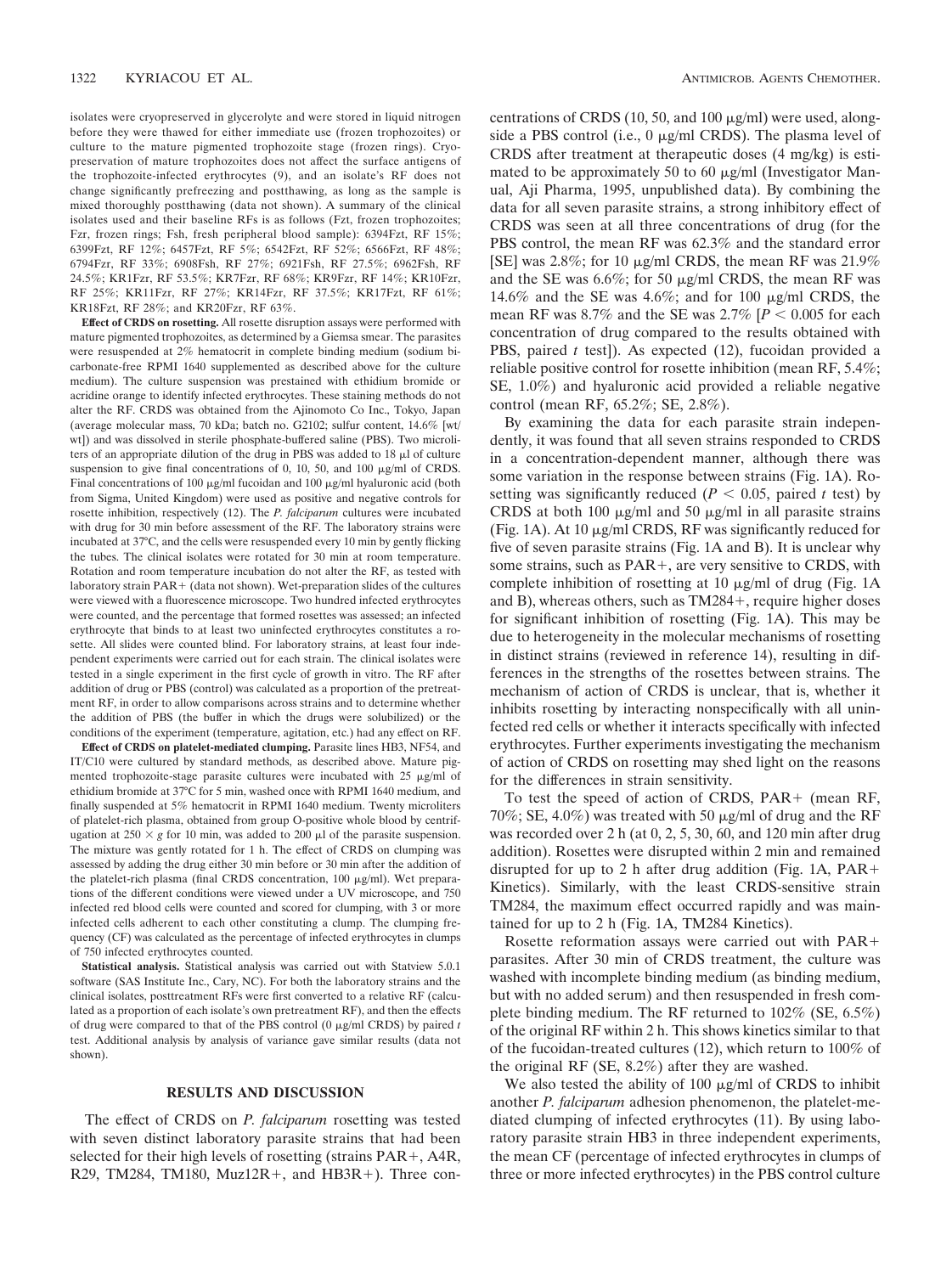

### Control

10 μg/ml CRDS

FIG. 1. Inhibition of rosetting by CRDS in laboratory strains of *P. falciparum.* (A) Parasite cultures were treated for 30 min with 0  $\mu$ g/ml CRDS (PBS control), 10  $\mu$ g/ml CRDS (CRDS10), 50  $\mu$ g/ml CRDS (CRDS50), 100  $\mu$ g/ml CRDS (CRDS100), 100  $\mu$ g/ml fucoidan (positive control), or 100  $\mu$ g/ml hyaluronic acid (HA; negative control). The parasite strain names are shown at the top of each box. Strains PAR + and TM284 were also monitored over 120 min after treatment with 50 µg/ml CRDS or the PBS control to examine the kinetics of rosette inhibition by CRDS. Each graph shows the means  $\pm$  SEs from at least four independent experiments for each parasite strain. The relative RF is calculated as a proportion of the pretreatment RF to allow comparison across strains and experiments. The pretreatment RF for each strain was stable on a given day but varied from 40 to 80% of infected erythrocytes in rosettes on different days, depending on factors related to different red blood cell donors and the timing of selection. \*,  $P < 0.05$  by paired *t* test compared to the result for the PBS control; \*\*,  $P < 0.005$  by paired *t* test compared to the result for the PBS control. (B) Complete inhibition of rosetting in *P. falciparum* laboratory strain PAR + with 10  $\mu$ g/ml CRDS. For the control culture (no drug), the RF was 62%; for the culture with 10  $\mu$ g/ml CRDS, the RF was 0%. Live wet-preparation images, viewed with a  $\times$ 40 objective lens under a bright-field microscope, are shown. Infected erythrocytes can be identified by the presence of black dots of malaria pigment inside the red blood cells.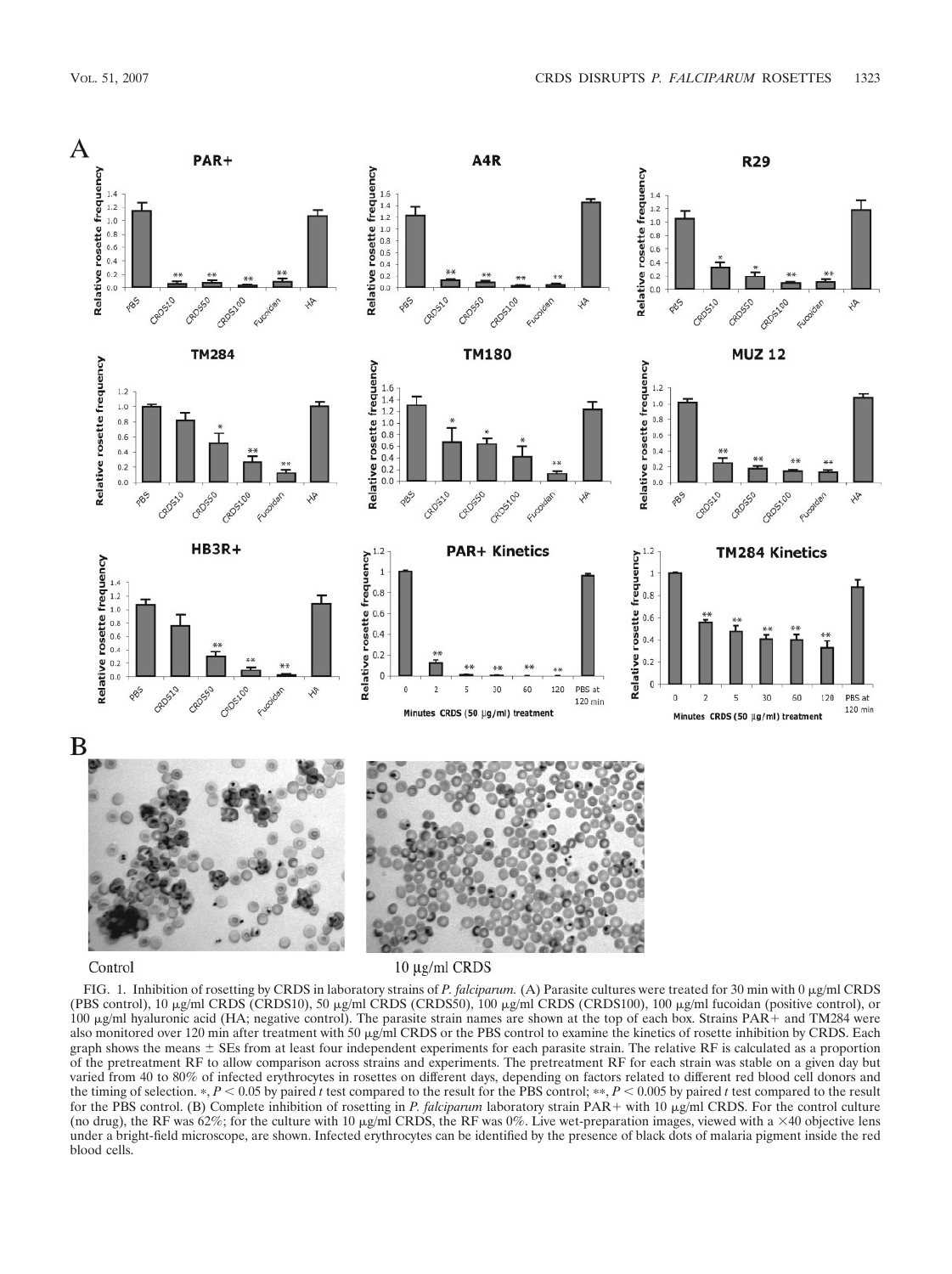

FIG. 2. Inhibition of rosetting by CRDS in *P. falciparum* clinical isolates from Kilifi, Kenya. Field isolates were treated with 0 µg/ml CRDS (PBS); 10, 50, or 100  $\mu$ g/ml CRDS; 100  $\mu$ g/ml fucoidan (positive control); or 100  $\mu$ g/ml hyaluronic acid (HA; negative control). Data are from a single experiment in the first cycle of in vitro growth for each isolate. Data (means  $\pm$  SEs) are given for all 18 field isolates combined (\*\*, P <  $0.001$  by paired  $t$  tests compared to the results for the PBS control) and for each isolate individually. The relative RF is calculated as a proportion of the pretreatment RF for each isolate. Isolate names are shown at the top of each box. Isolates were collected either as fresh rings (Fshr), frozen rings (Fzr), or frozen mature trophozoites (Fzt); however, the collection method did not affect sensitivity to CRDS (see the Materials and Methods and the Results for full details).

was 38.7% (SE, 8.9%). When CRDS was added after the platelets were added (see Materials and Methods for full experimental details), the mean CF was 38.3% (SE, 5.1%), and when CRDS was added before the platelets were added, the mean CF was 51.2% (SE, 8.8%) (the difference was not significant by paired *t* tests compared to the results for the PBS control). Therefore, in contrast to the highly effective rosette disruption, we found that CRDS caused no disruption of preformed platelet-mediated clumps and was also unable to prevent clumping if it was added before the platelets were added.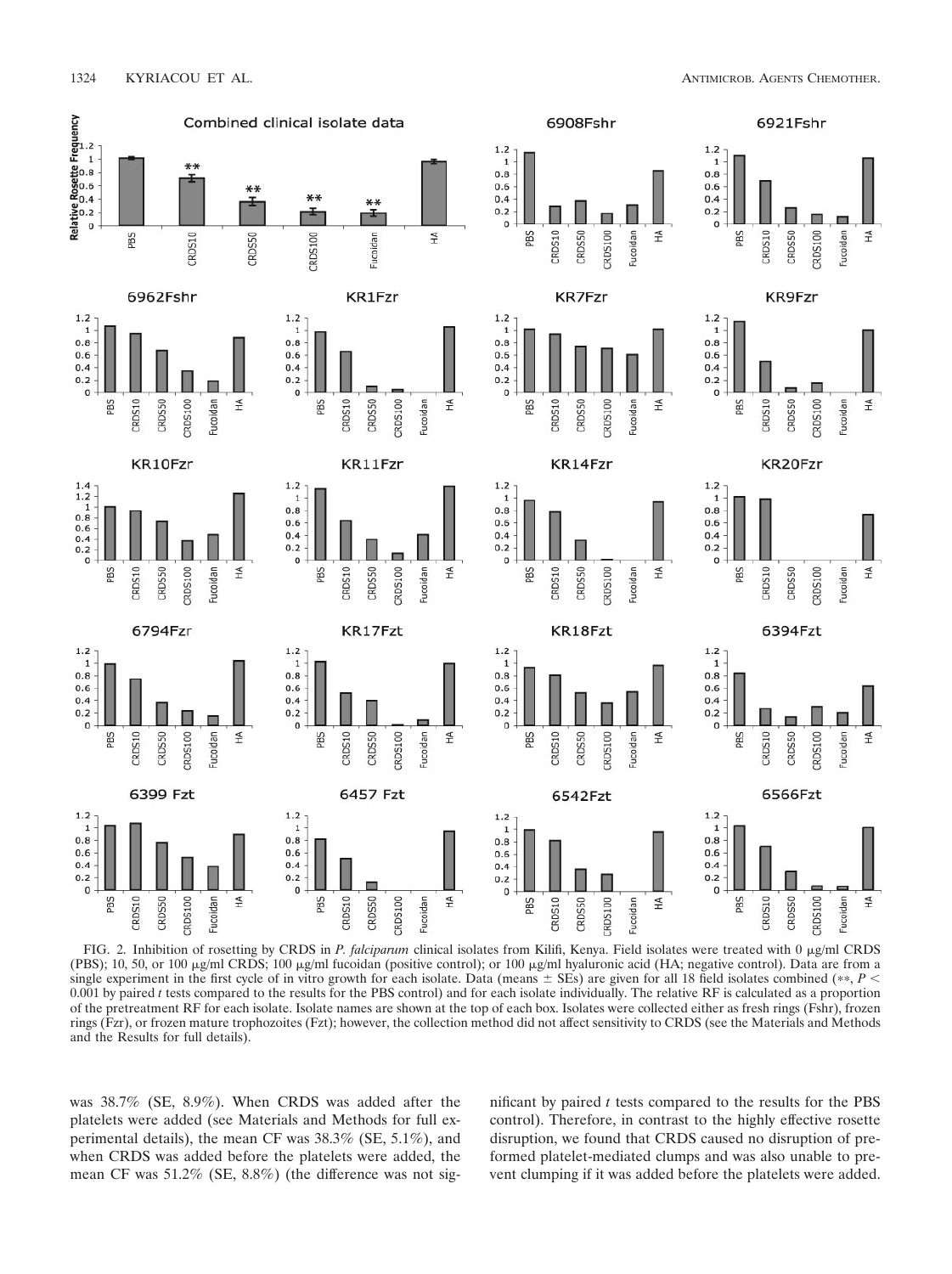Additional experiments with two other distinct laboratory parasite strains (strains NF54 and IT/C10) showed similar results, with no inhibition of platelet-mediated clumping by CRDS. Because clumping has previously been shown to be a phenomenon mediated at least in part by the platelet receptor CD36 (11), these data are consistent with the results of Evans et al. (3), who showed that CRDS has no effect on *P. falciparum* binding to platelets or CD36. Previous studies have suggested that platelet-mediated clumping might be another parasite adhesion phenotype, in addition to rosetting, that is associated with severe malaria (11). If clumping does contribute to the pathogenesis of severe malaria, the data shown here would suggest that CRDS would be useful only in cases of severe malaria associated with rosetting but not in cases associated with clumping. Our recent data from a case-control study in Mali suggest that clumping is primarily associated with high levels of parasitemia and not with disease severity (M. Arman et al., submitted for publication); therefore, further work will be required to determine the significance of clumping and the relevance of the resistance of clumping to CRDS in the treatment of severe malaria.

To investigate further the potential of CRDS as an antirosetting treatment for patients with malaria, we tested CRDS (0, 10, 50, and 100  $\mu$ g/ml), alongside fucoidan and hyaluronic acid as positive and negative controls, respectively, with 18 clinical isolates collected from children with malaria at Kilifi District Hospital, Kenya. These were a mixture of fresh and frozen isolates, and they were cultured to the mature trophozoite stage in vitro (see Material and Methods). The RF was expressed relative to the pretreatment RF, so that all 18 clinical isolates could be compared. All isolates responded to CRDS; and there was a significant inhibition  $(P < 0.001)$  across all field isolates combined by treatment with CRDS at 10, 50, and 100  $\mu$ g/ml (Fig. 2). As with the laboratory strains, there was evidence of high and low responders to CRDS, with some isolates reacting strongly to a low dose, whereas others required the highest dose for rosette disruption (Fig. 2). Of the 18 clinical isolates tested, 4 isolates showed  $\geq 50\%$  rosette inhibition with only 10  $\mu$ g/ml CRDS, whereas 10 required 50  $\mu$ g/ml CRDS and 2 required 100  $\mu$ g/ml CRDS for 50% rosette inhibition. The remaining two isolates (isolates 6399Fzt and KR7Fzr) showed 52% and 70% of the pretreatment RF, respectively, when they were treated with  $100 \mu g/ml$  CRDS. Nine of the frozen isolates tested (those named KR) were collected in 1993, and the remaining isolates were collected in 2005 and 2006. CRDS was equally effective against both sets of isolates, showing that with time there is no change in the rosetting phenotype that leads to alterations in CRDS sensitivity. There were also no differences in the CRDS sensitivities of fresh isolates and frozen isolates.

These data show that CRDS has rosette-inhibiting activity comparable to that of fucoidan and is active against a broader range of isolates than heparin, which caused  $\geq 50\%$  rosette inhibition in 6/10 isolates (12) and 16/54 isolates (1) in previous studies. Even at high doses (650  $\mu$ g/ml), heparin had no inhibitory effect on rosetting in 23/54 clinical isolates (1). A recent paper suggested that heparin derivatives that lack anticoagulant activity might be useful as adjunctive therapies for severe malaria (18). However, because of strain variability in response to heparin, such heparin derivatives would need to show activity against a broader range of isolates than the parental compound to be of clinical use.

In conclusion, we have found that CRDS effectively and consistently disrupts rosetting in 7/7 laboratory strains and in a group of 18 rosetting field isolates at doses suitable for clinical use. High levels of rosetting are estimated to occur in approximately 25 to 50% of severe malaria cases in sub-Saharan Africa (14). Rosette-inhibiting drugs therefore have the potential to have a substantial impact on malaria mortality and morbidity in African children. The multiorgan failure type of severe malaria commonly seen in adults in Southeast Asia is not associated with high levels of rosetting (reviewed in reference 14); therefore, CRDS would not be expected to have a substantial clinical effect resulting from its rosette-inhibiting properties in this group of patients.

CRDS has already been shown to be safe and well tolerated in clinical trials for human immunodeficiency virus and malaria (4, 5). The drug has a short plasma half-life (2 to 3 h) and is given by intravenous infusion (4); therefore, it is suitable only for hospital use. A recent clinical trial found that CRDS was able to reduce the fever clearance time in patients with severe falciparum malaria in Thailand (5). CRDS is able to inhibit *P. falciparum* growth in vitro by inhibiting merozoite invasion (3, 6). In addition CRDS has also been shown to inhibit the production of cytokines, such as tumor necrosis factor alpha (10). Our data on rosette inhibition, together with data from previous reports, suggest that CRDS is a strong candidate for adjunctive therapy in patients with severe malaria, especially in sub-Saharan Africa, where rosetting is strongly associated with severe disease.

## **ACKNOWLEDGMENTS**

This paper is published with the permission of the director of the Kenya Medical Research Institute (KEMRI). We are grateful to Norbert Peshu, Kevin Marsh, and all the staff at the KEMRI unit in Kilifi who assisted with the collection of clinical isolates, especially Francis Menza for sample collection and Moses Mosobo for parasite culture. This work was supported by the Wellcome Trust (senior research fellowship to J.A.R., grant number 067431) and a 4-year Ph.D. studentship to H.M.K.

I. Havlik holds a patent on the use of CRDS for malaria.

#### **REFERENCES**

- 1. **Carlson, J., H. P. Ekre, H. Helmby, J. Gysin, B. M. Greenwood, and M. Wahlgren.** 1992. Disruption of *Plasmodium falciparum* erythrocyte rosettes by standard heparin and heparin devoid of anticoagulant activity. Am. J. Trop. Med. Hyg. **46:**595–602.
- 2. **Carlson, J., H. Helmby, A. V. Hill, D. Brewster, B. M. Greenwood, and M. Wahlgren.** 1990. Human cerebral malaria: association with erythrocyte rosetting and lack of anti-rosetting antibodies. Lancet **336:**1457–1460.
- 3. **Evans, S. G., D. Morrison, Y. Kaneko, and I. Havlik.** 1998. The effect of curdlan sulphate on development in vitro of *Plasmodium falciparum*. Trans. R. Soc. Trop. Med. Hyg. **92:**87–89.
- 4. **Gordon, M., M. Guralnik, Y. Kaneko, T. Mimura, J. Goodgame, and W. Lang.** 1995. Further clinical studies of curdlan sulfate (CRDS)—an anti-HIV agent. J. Med. **26:**97–131.
- 5. **Havlik, I., S. Looareesuwan, S. Vannaphan, P. Wilairatana, S. Krudsood, P. E. Thuma, D. Kozbor, N. Watanabe, and Y. Kaneko.** 2005. Curdlan sulphate in human severe/cerebral *Plasmodium falciparum* malaria. Trans. R. Soc. Trop. Med. Hyg. **99:**333–340.
- 6. **Havlik, I., S. Rovelli, and Y. Kaneko.** 1994. The effect of curdlan sulphate on in vitro growth of *Plasmodium falciparum*. Trans. R. Soc. Trop. Med. Hyg. **88:**686–687.
- 7. **Kaneko, Y., O. Yoshida, R. Nakagawa, T. Yoshida, M. Date, S. Ogihara, S. Shioya, Y. Matsuzawa, N. Nagashima, Y. Irie, et al.** 1990. Inhibition of HIV-1 infectivity with curdlan sulfate in vitro. Biochem. Pharmacol. **39:**793– 797.
- 8. **Kaul, D. K., E. F. J. Roth, R. L. Nagel, R. J. Howard, and S. M. Handunnetti.**